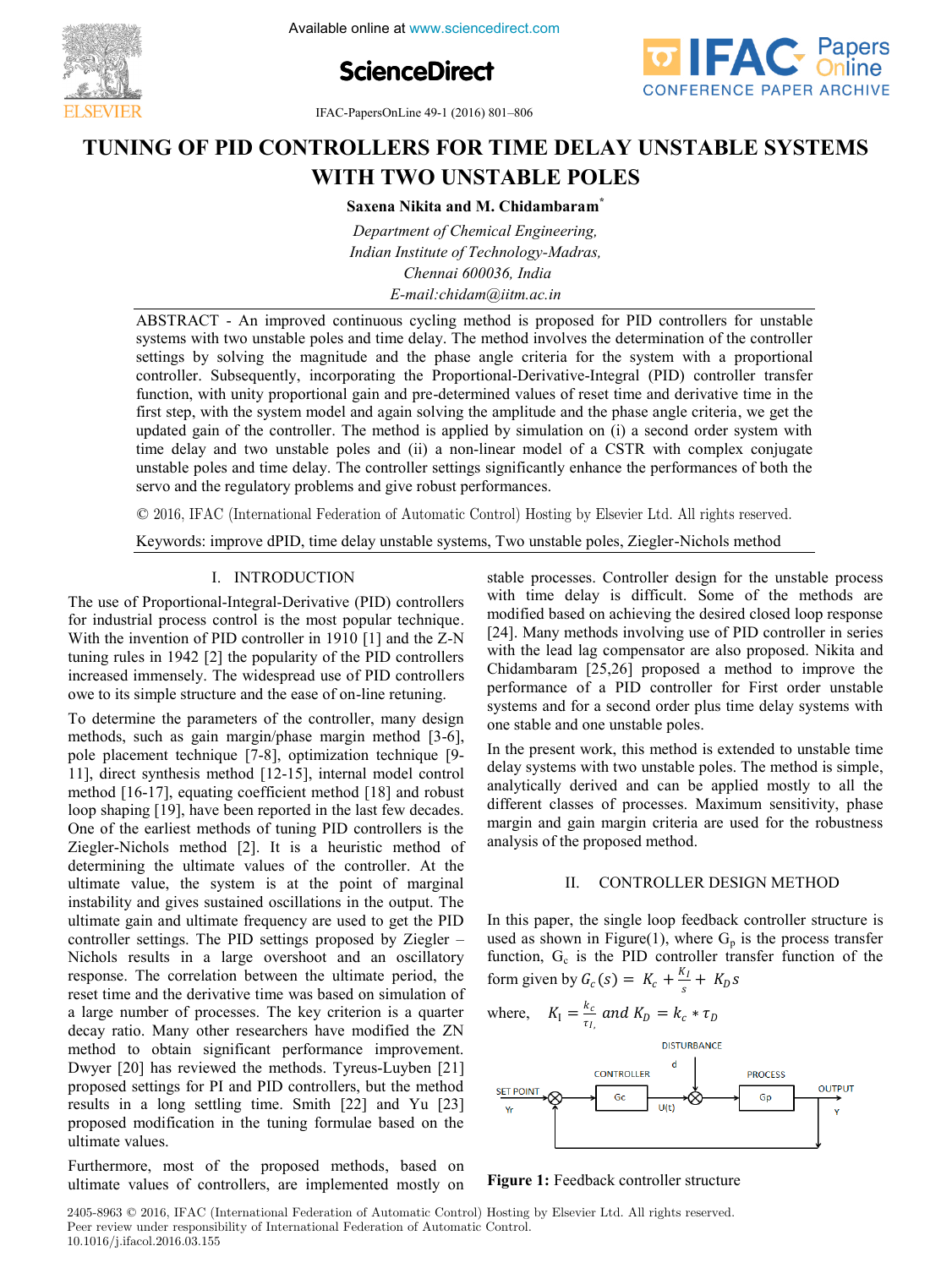It should be noted that for an unstable system, along with the maximum value of controller gain  $(K_{c,max})$ , the minimum value of controller gain  $(K_{c,min})$  also plays an important role. Ziegler and Nichols [2] proposed a tuning rule for the PID controllers based on the ultimate values of the system. However, the method gives oscillatory responses particularly for the control of the unstable systems. In the present work, a method is proposed for updating the value of the controller gain once integral and derivative actions are put into effect. The amplitude ratio  $(A_r)$  and cross over frequency  $(\omega_c)$  for a system are obtained by solving the amplitude and the phase angle criteria. To make the overall loop gain equal to unity at phase lag equals to 180 deg, the controller gain is set equal to  $1/A_r$ . At this value, the closed loop system will become marginally stable and will give sustained oscillations with frequency equal to  $\omega_{max}$ . To eliminate the offset we must include the integral mode to the controller. To speed up the response of the system, a derivative mode is added to the controller.

It is observed that on addition of the integral and derivative modes, the value of controller gain changes and its new value is to be calculated. For stable systems, Douglas [26] proposed a trial and error procedure to determine the values of controller settings based on the Bode plots. He proposed that the best results are obtained when the phase lag of approximately 10 deg (by the integral mode) and phase lead of approximately 45 deg (by the derivative mode) are added at the original cross over frequency. For this, the integral and derivative times are considered respectively as:  $5/\omega_c$  and  $1/\omega_c$ . Around these values, the parameters are tuned to get a satisfactory performance. However, the examples considered are stable processes.

#### *A. Time integral performance*

To compare the performance of the system based on proposed method over the other methods present in the literature, Integral of the Square Error (ISE), Integral of the Time weighted Absolute Error (ITAE) and Integral of the Absolute error (IAE) values are considered for both the cases of unit step change in the input and unit step change in the disturbance. The criteria are defined as

$$
ISE = \int_0^\infty \epsilon^2(t)dt; \quad IAE = \int_0^\infty |\epsilon(t)|dt;
$$
  

$$
ITAE = \int_0^\infty t|\epsilon(t)|dt
$$

where,  $\epsilon(t) = y_r(t) - y(t)$  is the deviation of response from desired set point.

#### III. SIMULATION STUDIES

**Example 1:** Consider the open loop unstable second order plus time delay system with two unstable poles and a negative zero

$$
G_p(s) = \frac{K_p(5s+1)\exp(-s)}{(10s-1)(5s-1)}
$$
  
where,  $K_p = 1$  (1)

The amplitude ratio and the phase angle of the system can be written as

$$
A_r = \frac{1}{\sqrt{10^2 \omega^2 + 1}}\tag{2}
$$

$$
\varphi = -\omega + 2\tan^{-1} 5\omega + \tan^{-1} 10\omega - 2\pi
$$
 (3)

To determine the ultimate values of the controller, the system is made to approach the marginal instability at cross over frequency. The phase angle criterion [eq.(3) with  $\varphi = -\pi$  ] is numerically solved to obtain the minimum value of frequency  $(\omega_{c,min})$  and maximum value of frequency  $(\omega_{c,max})$ corresponding to which minimum and maximum amplitude ratio of the system are calculated using eq.(2). To make the overall gain of the system unity, the ultimate value of controller gain  $(K_c)$  set equal to inverse of amplitude ratio  $(A_r)$ .

Solving numerically eq.(3b) with  $\varphi = -\pi$ , we get,

$$
\omega_{c,min} = 0.4009 \tag{3a}
$$

$$
\omega_{c,max} = 1.1335\tag{3b}
$$

On substituting the values of  $\omega_{min}$  and  $\omega_{max}$  in eq.(2), we get

$$
A_r|_{min} = 0.2420 \tag{4a}
$$

$$
A_r|_{max} = 0.0878\tag{4b}
$$

As stated above,  $K_c = \frac{1}{A_r}$ , the minimum and maximum values of controller gain can be determined as

$$
K_{c,min} = 4.1322 \tag{5a}
$$

$$
K_{c,max} = 11.3792\tag{5b}
$$

For unstable systems, the minimum value of controller gain plays an important role. It is seen that if the minimum value of controller gain is ignored while designing the PID controller, many systems cannot be stabilized. The ultimate period of oscillation is calculated based on the frequency [eq.(3b)]. The reset time and derivative time are determined using the Ziegler Nichols tuning rule.

$$
P_u = \frac{2\pi}{\omega_{c,max}} = 5.5431\tag{6a}
$$

$$
\tau_I = \frac{P_u}{2} = 2.7716\tag{6b}
$$

$$
\tau_D = \frac{P_u}{8} = 0.6929\tag{6c}
$$

The PID controller parameters for the ZN continuous cycling method are given in Table (1). Here,  $P_u = 2\pi/\omega_c$ , max.

For the proposed method, the values of reset time and derivative time are calculated using the formula given by

$$
\tau'_I = \frac{5}{\omega_{c,max}}; \quad \tau'_D = \frac{0.8}{\omega_{c,max}} \tag{7}
$$

The proposed method includes determining the new ultimate value of the controller once the integral and derivative mode are put into effect.

For determination of new ultimate values, the controller transfer function, with proportional gain equal to 1 and with the calculated values of reset time and derivative time, are added to the system. The value of  $\tau_I$  and  $\tau_D$  calculated in eq. (7) are for the series form PID controller. These values are then transformed to parallel form for PID [23] by:

$$
\tau_{I_p} = \tau_I' + \tau_D' \tag{8a}
$$

$$
\tau_{D_p} = \frac{\tau_l' * \tau_D'}{\tau_l' + \tau_D'}\tag{8b}
$$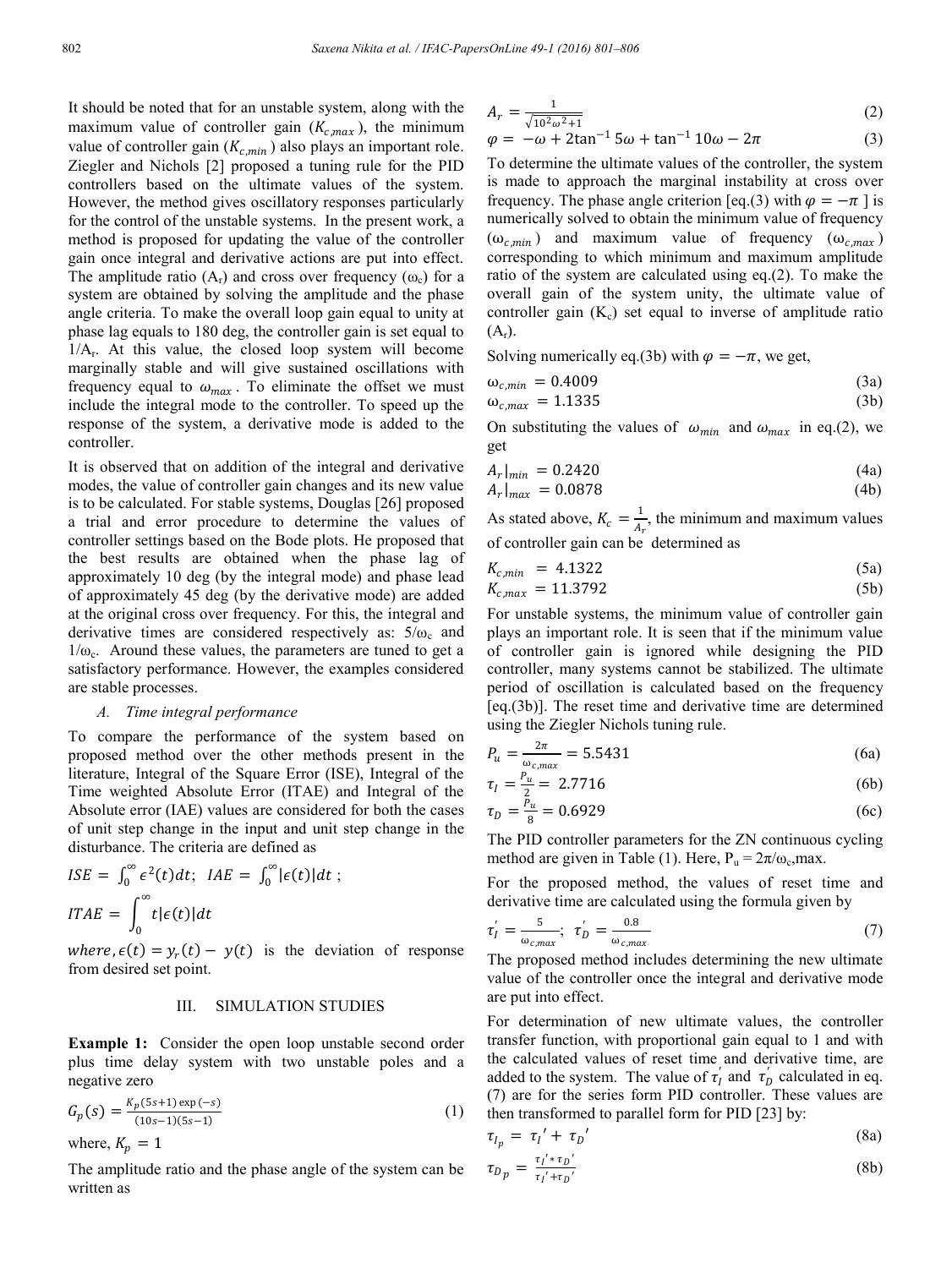The updated system is given by

$$
G_p(s) = \left(1 + \frac{1}{\tau_{lp}s} + \tau_{D_p}s\right) \frac{K_p(5s+1)\exp(-s)}{(10s-1)(5s-1)}
$$
(9a)

where,  $K_p = 1$ . For calculating the new ultimate values, the amplitude ratio and the phase angle criteria of the new system [eq. (9a)] are written as:

$$
A_{r} = \frac{\sqrt{\left(\tau_{D_{p}}\omega - \frac{1}{\tau_{I_{p}}}\omega\right)^{2} + 1}}{\sqrt{10^{2}\omega^{2} + 1}}
$$
(9b)  

$$
\varphi = \tan^{-1}(\tau_{D_{p}}\omega - \frac{1}{\tau_{I_{p}}\omega}) - \omega + 2\tan^{-1}5\omega + \tan^{-1}10\omega - 2\pi
$$
(9c)

The phase angle criterion is solved numerically to get the new value of maximum frequency. At the crossover frequency, the phase lag of the system is  $\pi$  and the system generates a sustained oscillation.The minimum and maximum values of the frequency and the corresponding amplitude ratio are obtained as:

$$
\omega_{c,min} = 0.4882 \tag{10b}
$$

$$
\omega_{c,max} = 2.2613 \tag{10c}
$$

$$
A_r|_{min} = 0.2017\tag{11a}
$$

 $A_r|_{max} = 0.0720$  (11b)

To make the overall system gain equal to 1,the controller gain is calculated  $(K_c = \frac{1}{A_r})$  as:

$$
K_{c,max} = 13.8717 \tag{12a}
$$

$$
K_{c,min} = 4.9569\tag{12b}
$$

The design value of the proportional gain of the controller is calculated as the average of the minimum and the maximum values of the controller. The controller parameters calculated are given in Table 1 for both the Ziegler Nichols method (eq. 6) and the proposed method.

Based on the controller settings (given in Table 1), the performance of the process is evaluated for a unit step change in the set point. An improved performance is obtained for the proposed method as seen in Figure 2(a). The improved performance is supported by the time integral performance analysis given in Table (2). For servo response, reduction of 59%, 83% and 59% are obtained in ISE, ITAE and IAE values for proposed method, in comparison with the ZN method. The performance of the process for a unit step change in the load (regulatory response) of the process is also shown in Figure 2(b). The transfer function model for the load is assumed to be same as that of the process transfer function. For the regulatory response, reduction of 50%, 81% and 59% in ISE, ITAE and IAE values are realized (Table 2).



**Figure 2(a)**: Servo response of the system (example 1) Legend: Dash – ZN method; Solid: Proposed method

**Table 1:**Controller Settings

| Controller<br>parameters | ZN method | Proposed<br>method |  |  |  |
|--------------------------|-----------|--------------------|--|--|--|
| <b>EXAMPLE 1</b>         |           |                    |  |  |  |
| $K_{c,des}$              | 7.7557    | 9.4143             |  |  |  |
| $\tau_I$                 | 2.7716    | 5.1169             |  |  |  |
| $\tau_D$                 | 0.6929    | 0.6084             |  |  |  |
| <b>EXAMPLE 2</b>         |           |                    |  |  |  |
| $K_{c,des}$              | $-6.5021$ | $-9.0913$          |  |  |  |
| $\tau_I$                 | 0.5237    | 0.9668             |  |  |  |
| $\tau_D$                 | 0.1309    | 0.1150             |  |  |  |

 $*_7$  = reset time;  $*_7$  = derivative time

 $*K_{c,des} = \frac{K_{u,min} + K_{u,max}}{2}$  = Proportional Gain

| Response                                    | Method   | <b>ISE</b> | <b>ITAE</b> | IAE   |  |
|---------------------------------------------|----------|------------|-------------|-------|--|
| Example 1                                   |          |            |             |       |  |
| Servo                                       | ΖN       | 7.745      | 171.80      | 13.14 |  |
|                                             | Proposed | 3.151      | 27.99       | 5.29  |  |
| Regulatory                                  | ΖN       | 0.118      | 20.65       | 1.531 |  |
|                                             | Proposed | 0.058      | 3.77        | 0.627 |  |
| Example 2 (Non-Linear CSTR)                 |          |            |             |       |  |
| Servo                                       | ΖN       | 0.187      | 1.357       | 0.751 |  |
|                                             | Proposed | 0.284      | 0.746       | 0.701 |  |
| Regulatory<br>(10%<br>disturbance<br>added) | ΖN       | 0.004      | 0.130       | 0.092 |  |
|                                             | Proposed | 0.002      | 0.056       | 0.055 |  |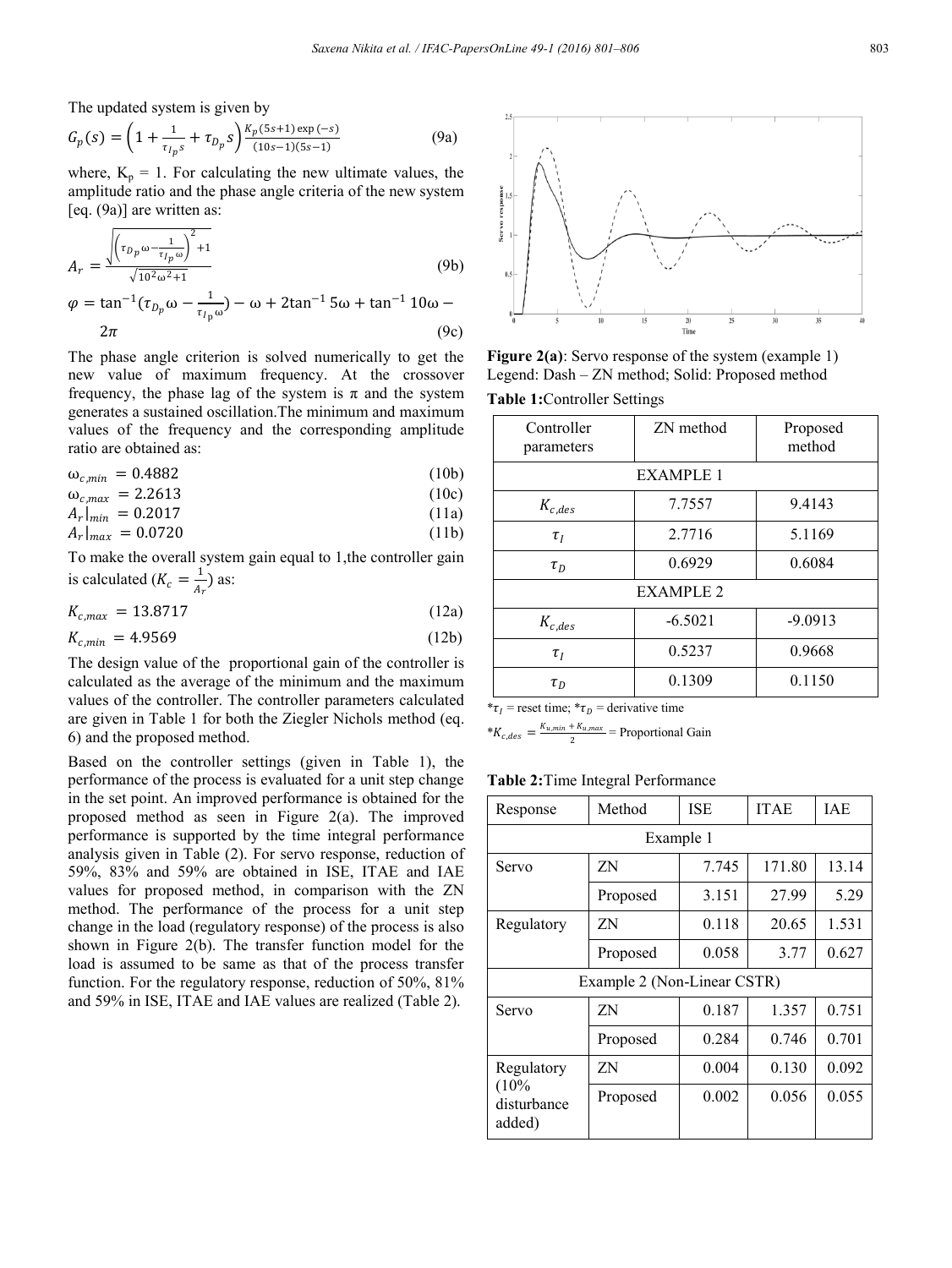

**Figure 2(b):** Regulatory response of the system (Example 1) Legend same as Figure 2(a)

The controller is designed based on the transfer function of the process, but there are always some chances of uncertainty in the process parameters. It is important that the controller parameters are designed in such a way that parameters are least affected by the change in the process dynamics. To ensure the robustness of the controller, the maximum sensitivity is determined.

The maximum sensitivity is defined as [27]:

$$
Ms = \max_{\omega} |S(\omega j)| = \max_{\omega} \frac{1}{1 + P(j\omega)C(j\omega)}
$$
(13)

The shortest distance from the Nyquist curve of the loop transfer function to the critical point (-1, 0) is being equal to 1/Ms. In order to obtain a high robustness, small values of Ms are of interest. The maximum sensitivity can be related to the phase margin and gain margin as it simultaneously ensures both the following constraints [28]:

$$
A_m \ge \frac{Ms}{Ms - 1}, \text{ and } \varphi_m \ge 2 \sin^{-1}(1/Ms) \tag{14}
$$

The proposed method is compared with ZN method based on the maximum sensitivity, phase margin and gain margin as given in Table 3. It can be clearly seen in the Table 3 that the proposed method is more robust than the ZN method. The values for Maximum sensitivity (3.1582), phase margin (36.9196) and gain margin (1.4634) obtained for proposed method are better than ZN method indicating that the closed loop system is less sensitive to variations in the process dynamics.

**Table 3:**Maximum Sensitivity, Gain Margin and Phase Margin Comparison (Example 1)

| Performance measure | ZN method | Proposed method |
|---------------------|-----------|-----------------|
| Maximum sensitivity | 5.5782    | 3.1582          |
| Phase margin        | 20.6545   | 36.9196         |
| Gain margin         | 1.2184    | 1.4634          |

**Example 2:** Consider the following locally linearised transfer function model of non-linear continuous stirred tank reactor (CSTR) derived for measurement of the reactor temperature [28]. The system is unstable with 2 complex conjugate unstable poles  $(0.1851 \pm 0.8457i)$  and a stable pole (-47.6559).

$$
G_p(s) = -\frac{1.77(0.3186 s + 1) \exp(-0.15 s)}{(0.028 s^3 + 1.324 s^2 - 0.479 s + 1)}
$$
(15)

The same procedure, for the design of PID controller, is followed as in example 1. The amplitude ratio and the phase angle criteria equations are formulated as:

$$
A_r = \frac{1.77\sqrt{(0.3186^2\omega^2 + 1)}}{\sqrt{(1.324\omega^2 - 1)^2 + (0.028\omega^3 + 0.479\omega)^2}}
$$
(16)

$$
\varphi = -0.15\omega + \tan^{-1}(0.3186\omega) - \pi - \tan^{-1}\frac{0.028\omega^3 + 0.479\omega}{1.324\omega^2 - 1}
$$
\n(17)

To obtain a sustained oscillation, the system is brought on the verge of stability. On analysing the sustained oscillations, ultimate value of the proportional gain and ultimate frequency can be determined.

At the cross over frequency; 
$$
\varphi = -\pi
$$
 (17a)

Eq.(17) can be written as:

$$
-0.15\omega + \tan^{-1}(0.3186\omega) - \tan^{-1}\frac{0.028\omega^3 + 0.479\omega}{1.324\omega^2 - 1} = 0
$$
\n(17b)

Eq.(17b) is solved numerically to get the minimum value of frequency and maximum value of frequency:

$$
\omega_{c,min} = 0 \tag{18a}
$$

$$
\omega_{c,max} = 5.9990 \tag{18b}
$$

The values are substituted in eq. (16). The values of amplitude ratio at minimum and maximum frequencies are calculated as:

$$
A_r|_{min} = -1.7699\tag{19a}
$$

$$
A_r|_{max} = -0.0804 \tag{19b}
$$

As mentioned above, in order to make the overall system gain unity, the minimum and maximum value of controller gain are set equal to the inverse of the amplitude ratio. The calculated values and the ultimate period of oscillation are given as:  $K_{c,min} = -0.5650$  (20a)

$$
K_{c,max} = -12.4392 \tag{20b}
$$

$$
P_u = 1.0474 \tag{21}
$$

Based on which the reset time and the derivative time are calculated as:

$$
\tau_I = \frac{P_u}{2} = 0.5237\tag{22a}
$$

$$
\tau_D = \frac{P_u}{8} = 0.1309\tag{22b}
$$

Using the values obtained in above equations, controller based on ZN method is designed.

For the proposed method, the values of reset time and the derivative time are determined using the eq. (7) which are then converted into the corresponding parallel form using the eqs. (8a) and eqs. (8b). For determining the new ultimate value, the PID controller transfer function, with  $K_c =1$  and with the calculated  $\tau_{I_p}$  and  $\tau_{D_p}$  is added to the system. The new system thus formed is given by Eq.(23).

$$
G_p(s) = \left(1 + \frac{1}{\tau_{lp}s} + \tau_{D_p}s\right) \left(\frac{1.77(0.3186s + 1)\exp(-0.15s)}{(0.028s^3 + 1.324s^2 - 0.479s + 1)}\right)
$$
(23)

The equations for the amplitude and the phase angle criteria are formulated for the new system [eq.(23)] as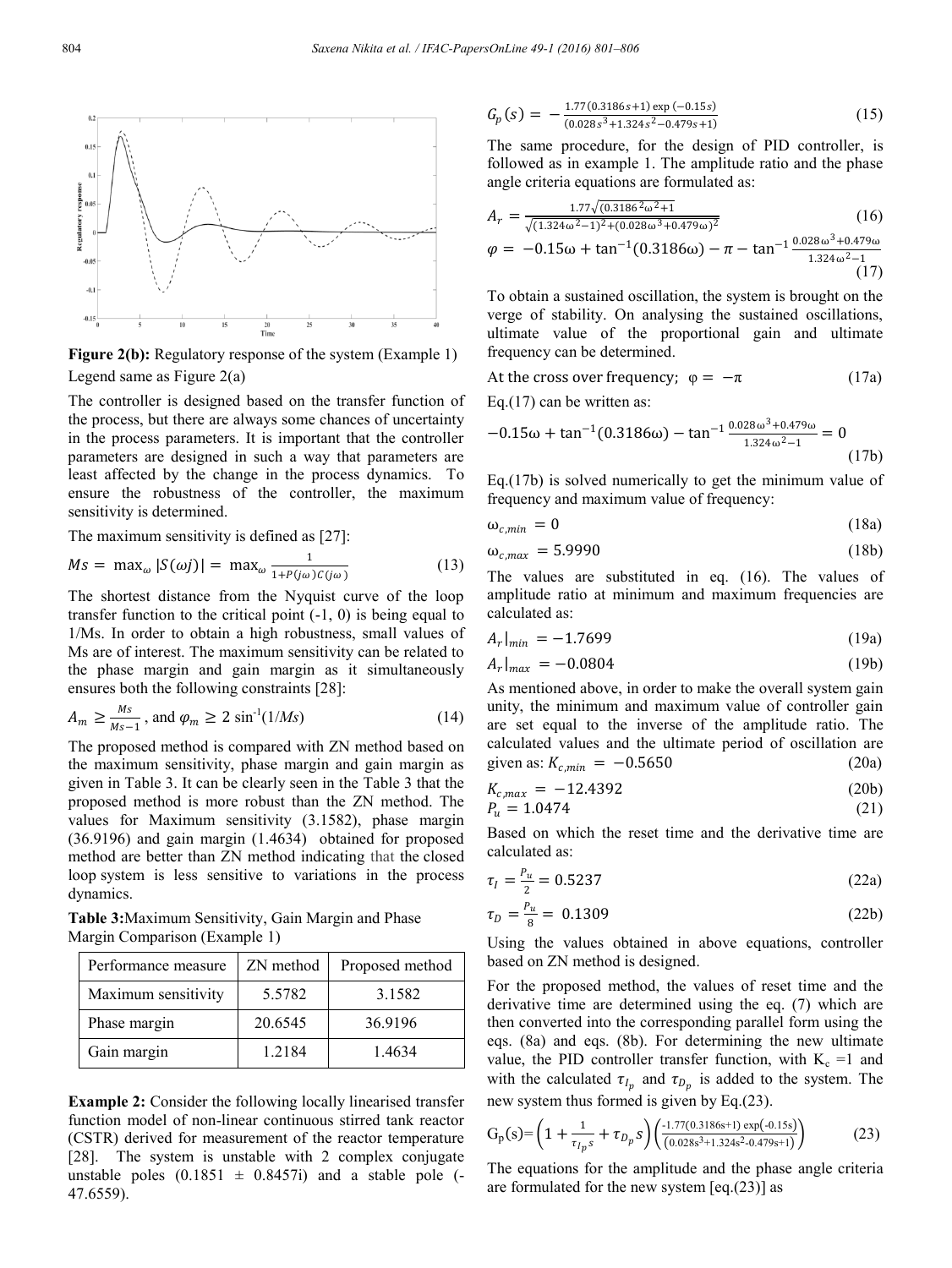$$
A_r = \left(\sqrt{\left(\tau_D \omega - \frac{1}{\tau_I \omega}\right)^2 + 1}\right) \left(\frac{1.77\sqrt{(0.3186^2 \omega^2 + 1)}}{\sqrt{(1.324 \omega^2 - 1)^2} + (0.028 \omega^3 + 0.479 \omega)^2}}\right)
$$
(24)

$$
\varphi = \tan^{-1}(\tau_D \omega - \frac{1}{\tau_I \omega}) - 0.15\omega + \tan^{-1}(0.3186\omega) - \pi - \tan^{-1}\frac{0.028\omega^3 + 0.479\omega}{1.324\omega^2 - 1}
$$
\n(25)

At crossover frequency:  $\varphi = -\pi$ , On solving eq.(25), we get,

$$
\omega_{c,min} = 0.7133 \tag{25a}
$$

 $\omega_{c,max} = 13.3988$  (25b)

corresponding to which we get

$$
A_r|_{\text{min}} = -6.4097\tag{26a}
$$

$$
A_r|_{\text{max}} = -0.0555\tag{26b}
$$

To make the overall loop gain of the system equal to one, the controller gain is set equal to  $1/A_r$ . This leads to the determination of the updated minimum and maximum controller gain respectively as -0.1560 and -18.0266.

The controller is designed based on the parameters calculated for both the cases as shown in Table 1. The performance of the controller is evaluated for the Non-Linear CSTR equation (Appendix) for a step change in the input  $(x_2 \text{ from } 3.20 \text{ to }$ 3.52) and for a step change in disturbance  $(h_c \text{ from } 1.5 \text{ to } 1.5)$ 1.65). Figure 3(a) and Figure 3(b) illustrate the appreciable performance of the proposed method over ZN continuous method for the Non-Linear CSTR. The enhanced performance is supported by the time integral performance analysis given in Table (2). Based on Table (2) reduction of approximately 45% and 40% in ITAE and IAE values is obtained for the servo problem. The improved performances with the reduction of 50%, 57% and 40% in ISE, ITAE and IAE values are realized for step change in load disturbance. For Non-linear system, the overshoot is more (Figure 3a) so there is a need to add set point filter or slightly detune the parameter. However, for linearised system (eq. 15) reduction of 76% in ISE value and 15% in overshoot are obtained for a step change in input.



**Figure 3(a):** Servo response of Non-linear CSTR (example 2); Legends same as Figure 2(a)



**Figure 3(b):** Regulatory response of Non Linear CSTR when 10% disturbance is added; Legends same as Figure 2(a).

#### IV. CONCLUSION

An improved continuous cycling method for tuning the PID controllers is proposed. The simulation results of unstable SOPTD model with two unstable pole and on a non linear CSTR model with time delay and complex conjugate unstable poles are given. Improved dynamic performances along with robustness are obtained with the proposed method. Significant improvements are obtained in the time integral performance analysis for both the servo and the regulatory responses.

### REFERENCES

- [1] Bennett, S. A Brief History of Automatic Control. IEEE Control Systems,1996,17-25.
- [2] Ziegler, J.G.; Nichols,N.B. Optimum Settings for Automatic Controllers. *Trans. ASME, 1942,64*, 759- 765.
- [3] Wang, Y.G.; Cai,W.J. Advanced Proportional-Integral-Derivative Tuning for Integrating and Unstable Processes with Gain and Phase Margin Specifications. *Ind. Eng. Chem. Res.,* 2002,41, 2910-2914, 2002.
- [4] Ho, W. K.; Xu, W. PID Tuning for Unstable Processes Based on Gain Margin and Phase Margin Specifications. *Proc IEE, CTA*, 1998, 145,392-396.
- [5] DePaor, A.M.; O'Malley, M. Controllers of Ziegler-Nichols Type for Unstable System with Time Delay. *Int. J. Control, 1989,* 41, 1025-1036.
- [6] Venkatashankar, V.; Chidambaram, M. Design of P and PI Controllers for Unstable First Order Plus Time Delay Systems. *International Journal of Control,* 1994*, 60,*132-144.
- [7] Clement, C.V.; Chidambaram, M. PID control of Unstable FOPTD Systems. *Chem. Eng. Commun.* , 1997b, 162, 63-74.
- [8] Shafie, Z.; Shenton, A. T. Tuning of PID Type Controllers for Stable and Unstable Systems with Time Delay. *Automatica,* 1994*,*30, 1609-1615.
- [9] Manoj, K.J.; Chidambaram, M. PID Controller Tuning for Unstable Systems by Optimization Method. *Chem. Engg. Comm.,* 2001,185, 91-113.